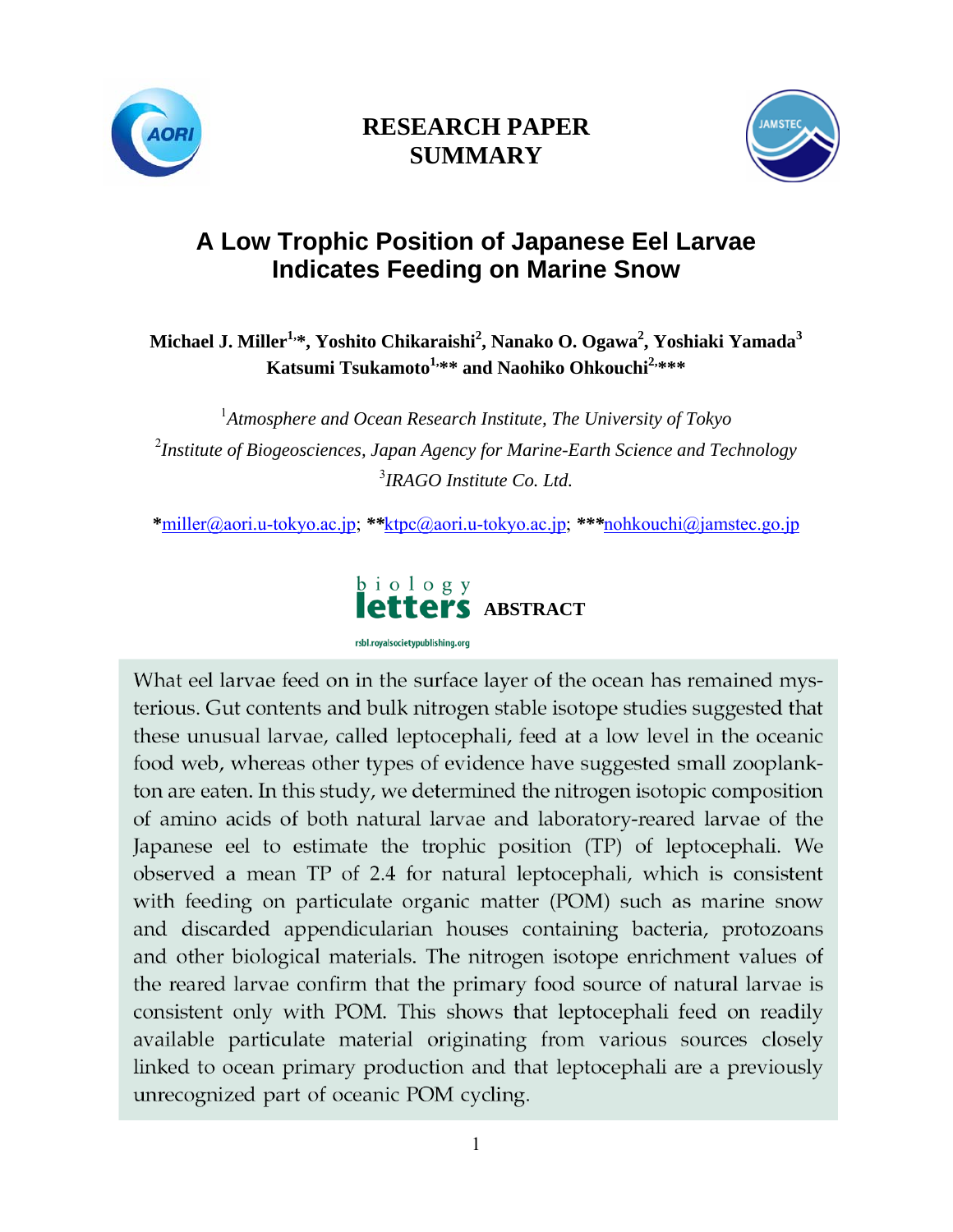## **BACKGROUND**

Leptocephali are the larvae of anguillid eels (Figure 1), and marine eels and their close relatives, which are a phylogenetically distinct group of fishes (Inoue et al., 2011). The bodies of leptocephali are highly transparent and they grow to large sizes, but historically no food could be seen in their thin guts. This led to the hypothesis that maybe these larvae did not feed through the mouth, but absorbed dissolved organic nutrients through their thin skin instead. Eventually materials that were determined to be components of particulate organic matter (POM) or marine snow, which is widely present in the ocean (Alldredge and Silver, 1988), were microscopically observed in the guts of eel larvae (Otake et al., 1993, Mochioka and Iwamizu, 1996) and were more clearly photographed recently (Miller et al., 2012a). Bulk stable Nitrogen isotope studies on leptocephali suggested they feed on low trophic level materials within the marine food web (Otake et al., 1993; Miyazaki et al., 2011), but the isotopic fractionation values were not known for this type of larvae. In addition, ciliates were observed in their guts (Govoni, 2010), and a recent DNA barcoding study found a variety of DNA sequences of marine organisms in the guts of small European eel leptocephali, *Anguilla angulla*, collected in the Sargasso Sea including those of gelatinous zooplankton (Riemann et al., 2010), many of which are predators on other zooplankton. In addition DNA sequences of fungi were found recently in the guts of Japanese eel leptocephali (Terahara et al., 2011). These various types of information made it unclear how leptocephali obtain their nutrition in the ocean environments where they live worldwide.



**Figure. 1.** Photographs of leptocephali of freshwater eels of the genus *Anguilla*, showing the head of a giant mottled eel larva, *Anguilla marmorata*, from the western North Pacific (upper left) and artificially cultured Japanese eel larvae, *Anguilla japonica*, in the laboratory (bottom and right, courtesy of Y. Yamada, IRAGO Institute), which are like those used in this study to validate the trophic difference between the larvae and their food source. Red and blue colors are light-reflections in the bottom left photo.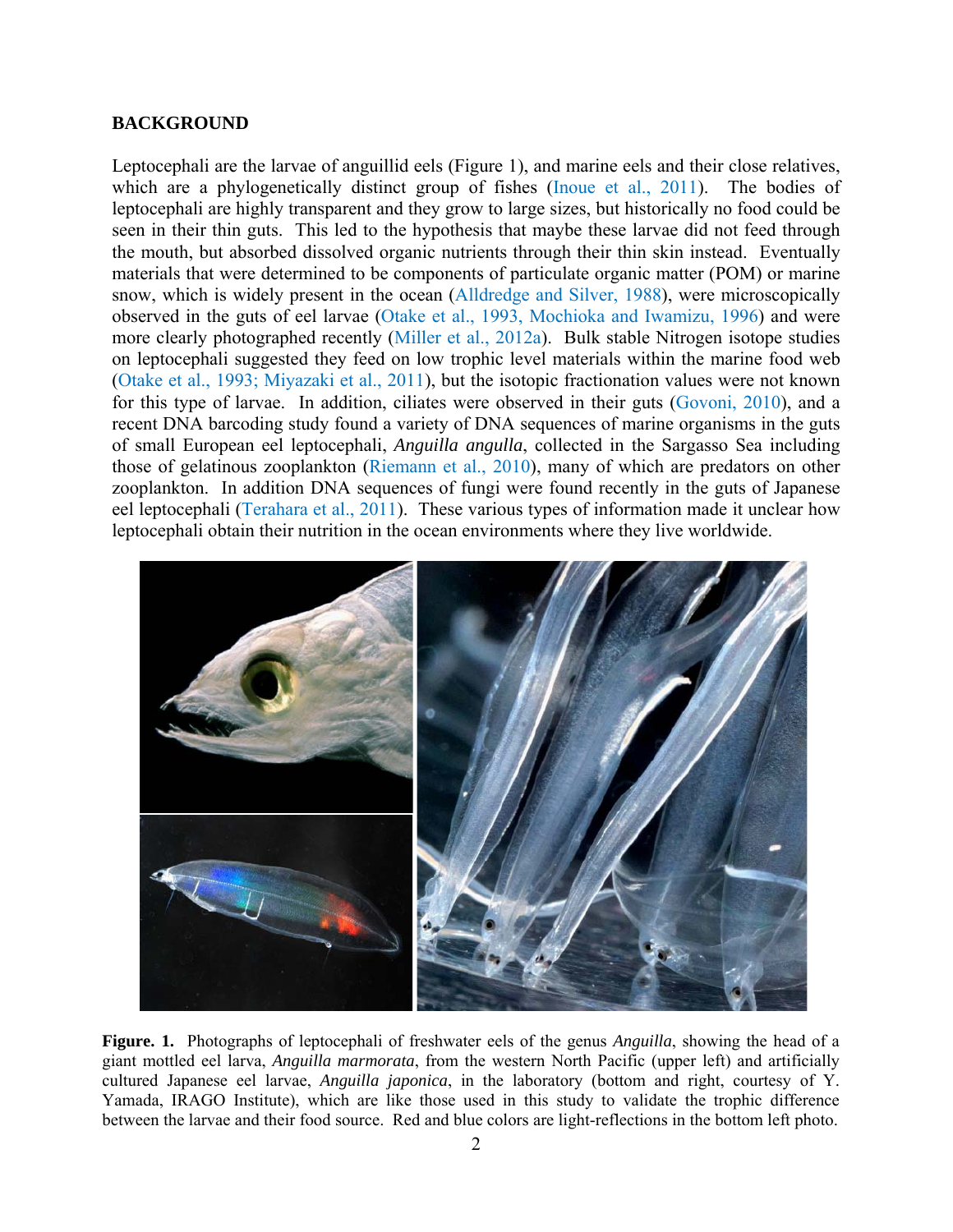### **FINDINGS OF THE STUDY**

Our study used the new technique of amino acid  $\delta^{15}N$  isotope analysis (McClelland and Montoya, 2002; Chikaraishi et al., 2007, 2009; and other studies) to solve the problem of what leptocephali feed on. We used both natural larvae caught near their spawning area and two groups of artificially spawned and reared larvae of the Japanese eel, which is a freshwater eel in East Asia that spawns offshore in the western North Pacific (Tsukamoto et al., 2011), and its larvae have been reared in the laboratory recently (Tanaka et al., 2001). Our objective was to estimate the trophic position of natural leptocephali within the oceanic food web using amino acid isotopes of natural and cultured larvae to validate the food source of natural leptocephali.

 Natural and laboratory reared leptocephali were analyzed for their nitrogen isotopic composition of phenylalanine ( $\delta^{15}N_{\text{Phe}}$ ) and glutamic acid ( $\delta^{15}N_{\text{Glu}}$ ) to estimate their trophic position, because these two amino acid have been found to be the most useful for this analysis. The two diets of the artificially reared larvae were also analyzed, but their diets include shark egg yolks from high trophic levels (Figure 2). The trophic position of each specimen was calculated using the established formula (Chikaraishi et al., 2009): Trophic Position =  $(\delta^{15}N_{\text{Glu}} \delta^{15}N_{\text{Phe}} - 3.4$ )/7.6 + 1. For comparison, specimens of other marine organisms were also analyzed, and some values from the literature were included (Figure 3).

 These analyses in relation to the other organisms that were also examined clearly showed that the trophic position of natural leptocephali was very low in the marine food web, at a level of 2.4 (Figure 2, 3). This indicated that the food of leptocephali must be between levels 1 and 2, which would be between primary producers and primary consumers. This level is only consistent with leptocephali feeding on marine snow.



**Figure. 2**. The trophic positions of natural Japanese eel leptocephali, and cultured leptocephali and their artificial diets, in relation to the approximate trophic levels of other general types of marine organisms in the oceanic food web. Modified from Miller et al. (2012b, *Biology Letters*).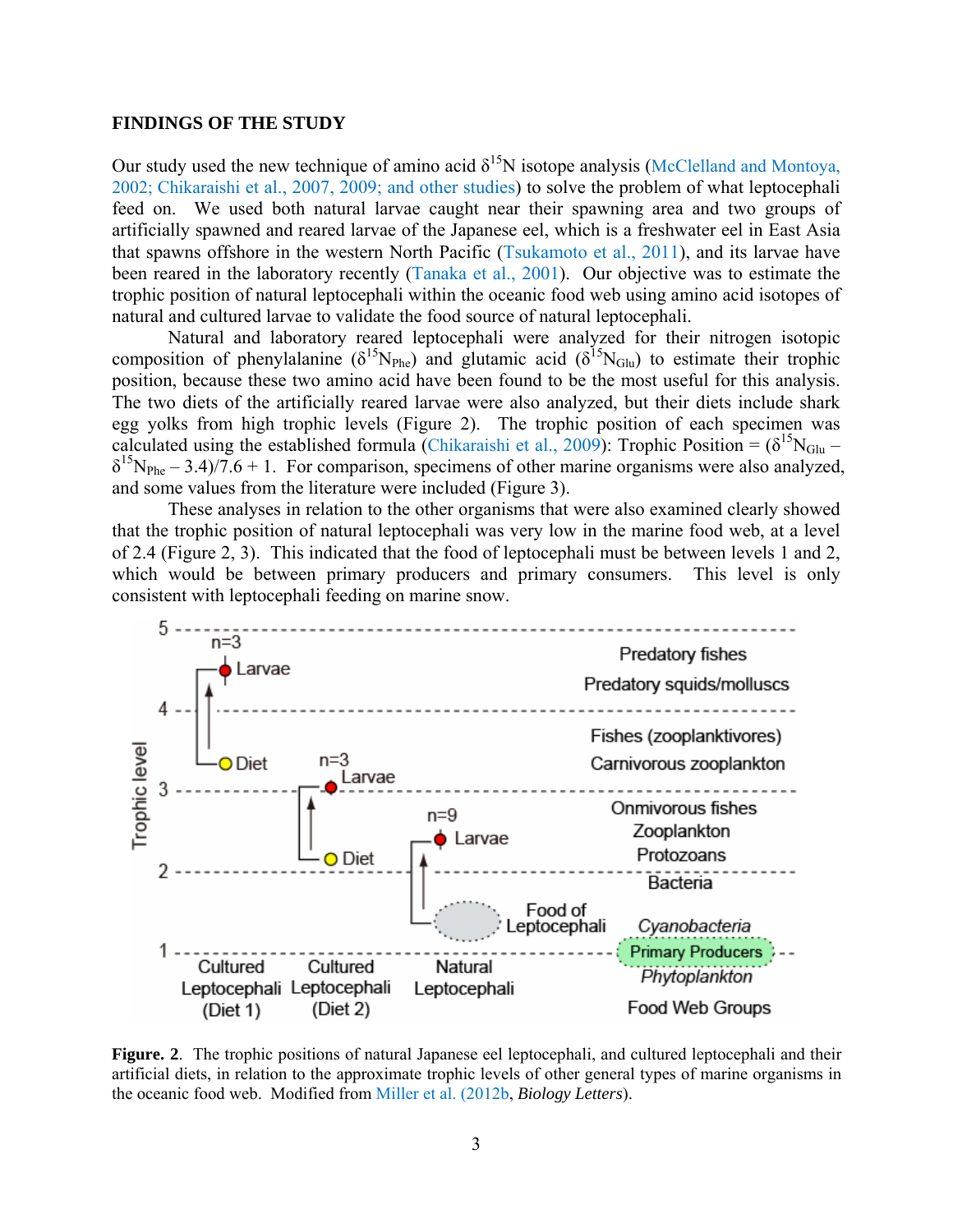

**Figure 3.** Plot of the nitrogen isotopic compositions of phenylalanine  $(\delta^{15}N_{\text{Phe}})$  and glutamic acid  $(\delta^{15}N_{\text{Glu}})$  of the specimens of this study and the estimated trophic position of the food of natural leptocephali (brown circle) in relation to the trophic levels (diagonal lines) that are determined by the  $\delta^{15}N_{\text{Phe}}$  and  $\delta^{15}N_{\text{Glu}}$  values. TL = trophic level. Modified from Miller et al. (2012b, *Biology Letters*).

#### **SIGNIFICANCE OF THE STUDY**

The trophic position of 2.4 that we determined for natural Japanese eel indicates that leptocephali feed on particulate organic matter such as marine snow. Marine snow consists of the frequently discarded larvacean (appendicularian) houses, bacteria, protozoans, other colonizing small organisms, carbohydrates and other biological materials (Figure 4; Alldredge and Silver, 1988). Production of marine snow is closely linked to primary production in the ocean, so feeding on this type of material has a variety of important implications because most fish larvae feed on zooplankton.

The validation that marine snow is the primary food of leptocephali is especially significant because the Japanese eel is an important food species in Japan and other parts of East Asia, and there are intensive efforts to raise the larvae in the laboratory to establish aquaculture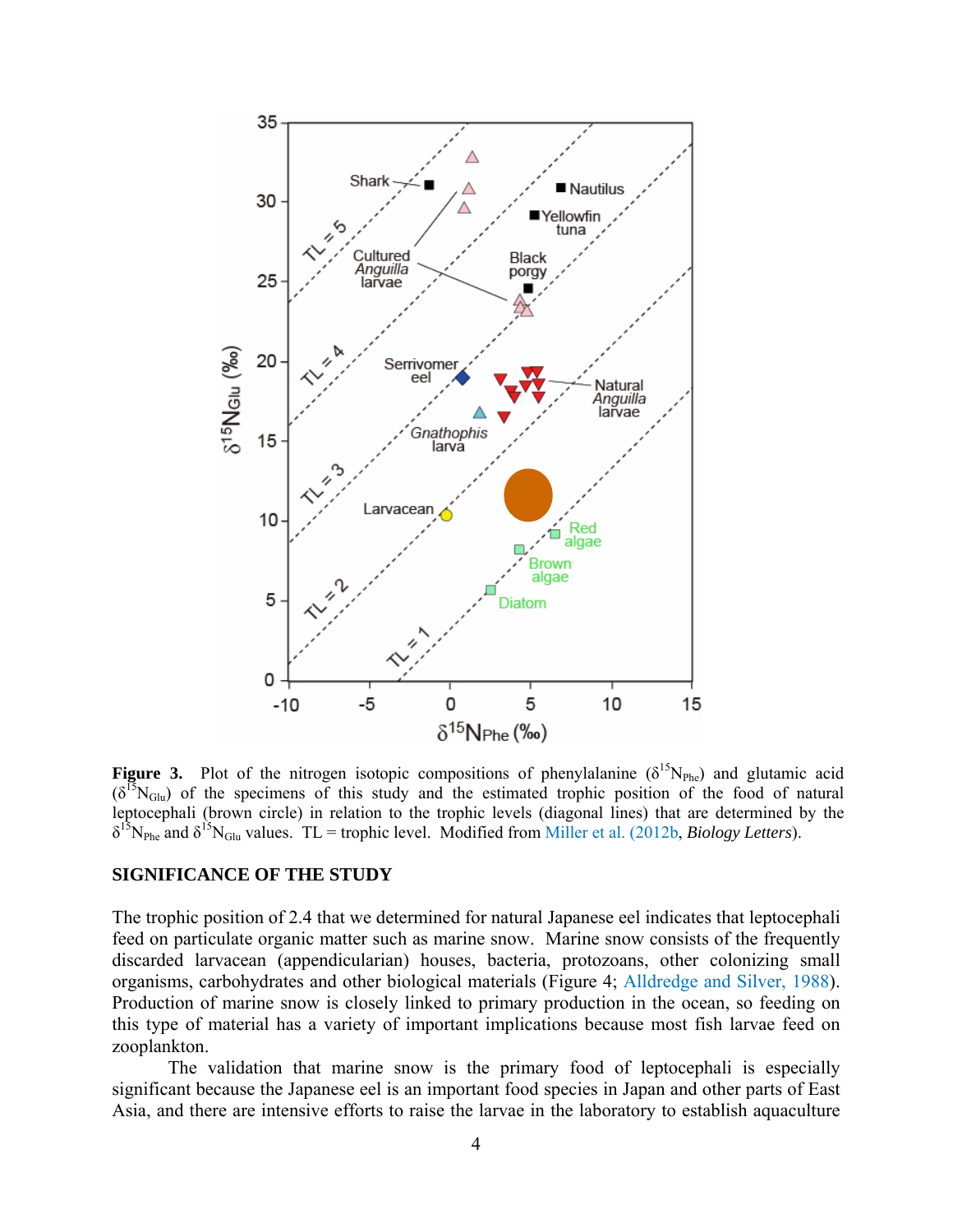procedures for leptocephali to produce seedling glass eels for aquaculture. If successful this would take pressure off the wild eel populations whose glass eels are captured to use in aquaculture. Efforts are also underway to rear eel larvae of other species now in Europe, the US, S. Korea, and New Zealand. Knowing what the natural food of leptocephali is may be able to aid efforts to find a successful food to feed these larvae that are presently being fed with food containing shark egg yolks; which somehow attracts the larvae to eat it, but is not a natural food with good performance for growth and survival. These efforts have succeeded to produce glass eels, but still not at the industrial scale that is urgently needed when the Japanese eel population is drastically declining recently.



**Figure 4**. An overview of the sources of material that aggregates into marine snow modified from Alldredge and Silver (1988). One component consists of discarded larvacean (appendicularian) houses (red circle), which are frequently abandoned when their filters clog, and these houses may be specifically targeted as food by leptocephali along with marine snow in general.

There is also great interest in anguillid eels in Europe and the rest of the world now because of the drastic declines worldwide. One possible aspect of the declines is that changes in productivity in the ocean may have been caused by climatic changes or ocean-atmosphere regime shifts (Miller et al., 2009), which could affect the composition or availability of marine snow. Understanding the diet of these unusual larvae may be important to know what is causing the global declines in anguillid eels.

Leptocephali of the almost 800 species of marine and freshwater eels worldwide appear to be more widely present and abundant than generally realized, so a new awareness that these larvae are eating marine snow has implications for better understanding particulate matter cycling in the ocean and the global ocean carbon cycle, because all leptocephali eventually recruit to other environments ranging from freshwater to the deep-sea (Miller, 2009). Future research will provide more information about the feeding ecology of these remarkable larvae to better understand their role in marine ecosystems.